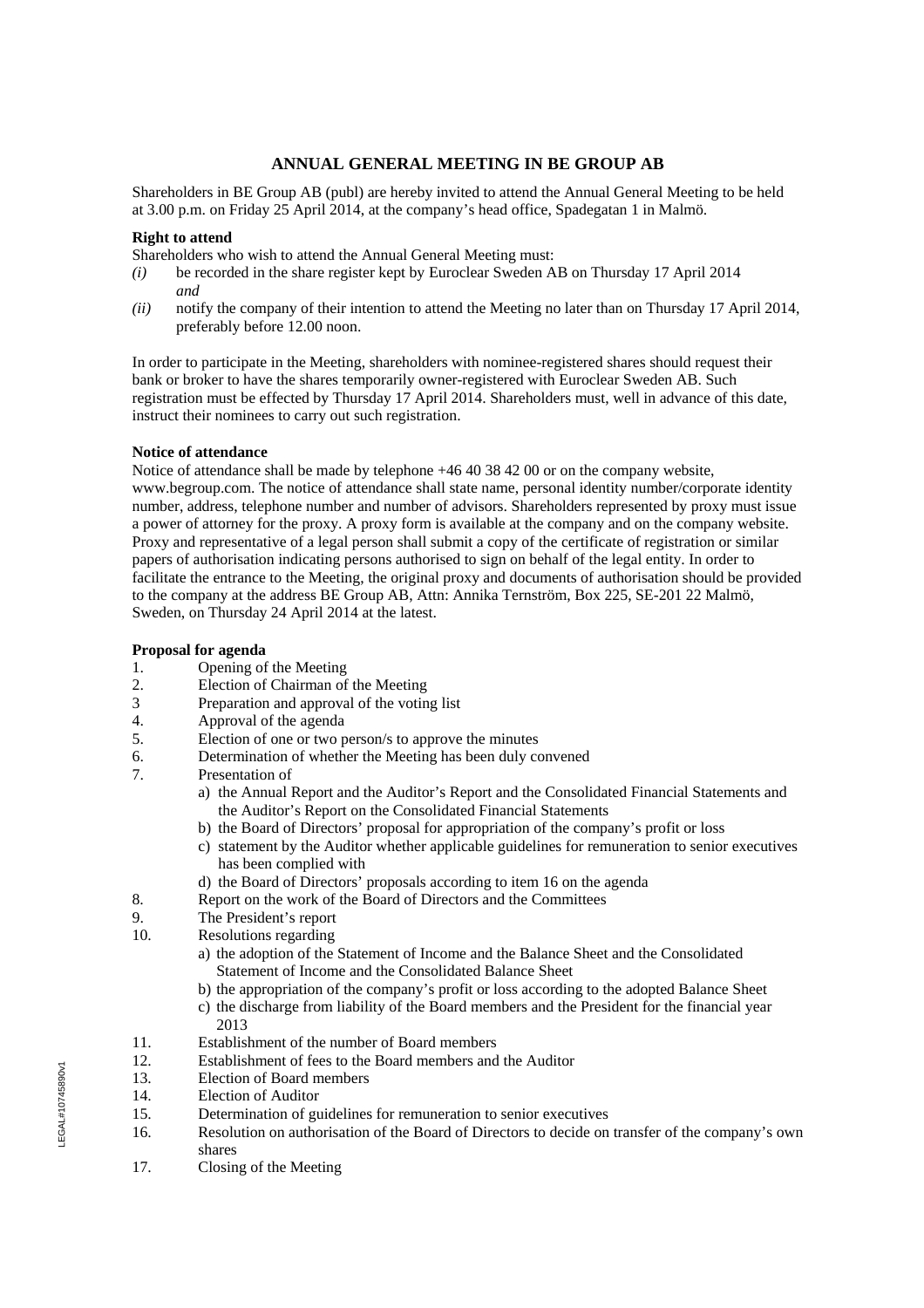## **Proposal for election of Chairman of the Meeting (item 2)**

The Nomination Committee of BE Group for the Annual General Meeting 2014, consisting of Bengt Stillström (AB Traction), Jan Andersson (Swedbank Robur fonder), Ricard Wennerklint (If Skadeförsäkring) and Anders Ullberg (Chairman of the Board of BE Group), has proposed that Anders Ullberg, Chairman of the Board, shall be elected Chairman of the Meeting.

## **Proposal for appropriation of the company's results (item 10 b)**

The Board of Directors has proposed that no dividend is to be distributed for the financial year 2013 and that the company's earnings amounting to SEK 438,749,095, including this year's loss of SEK 24,147,466 should be carried forward.

## **Proposal for establishment of the number of Board members (item 11)**

The Nomination Committee has proposed that the number of Board members shall be 6 without any deputy members.

## **Proposal for establishment of fees to the Board members and the Auditor (item 12)**

The Nomination Committee has proposed that the fees to the Board of Directors shall remain unchanged and amount to SEK 1,470,000 whereof SEK 420,000 to the Chairman of the Board and SEK 210,000 to each of the other Board members elected by the General Meeting. For work in the Audit Committee a total remuneration of SEK 150,000 shall be distributed, whereof SEK 70,000 to the Chairman and SEK 40,000 to each of the other committee members (unchanged), whereas for work in the Remuneration Committee no remuneration shall be paid (unchanged).

In connection with the Nomination Committee's proposal for fees to the Board members, the Board of Directors proposes, provided that it is cost-neutral for BE Group and after a written agreement between BE Group and a Swedish limited liability company which is wholly-owned by a Board member, that the board fee may be invoiced by the Board member's wholly-owned company. In such case, the invoiced fee shall be increased with an amount corresponding to social security payments pursuant to law and value added tax pursuant to law.

The Nomination Committee has further proposed that fees to the Auditor should be paid according to approved invoices.

#### **Proposal for election of Board members (item 13)**

The Nomination Committee has proposed re-election of Board members Anders Ullberg, who is also proposed to be re-elected as Chairman of the Board, Roger Bergqvist, Lars Olof Nilsson, Petter Stillström and Jörgen Zahlin and new election of Charlotte Hansson. Marita Jaatinen has declined re-election.

Charlotte Hansson has a graduate in biochemistry from the University of Copenhagen. She has experience from the logistics and biotech industries and has inter alia been employed within the Jetpak Group as CEO of Jetpak Sweden and earlier as Commercial Manager of Scandinavia. She is a board member in B&B Tools, Deltaco and Orio.

## **Proposal for election of Auditor (item 14)**

The Nomination Committee has proposed re-election of the registered accounting company KPMG AB for a mandate period of one year.

#### **Determination of guidelines for remuneration to senior executives (item 15)**

The remuneration to senior executives shall consist of a fixed salary, variable salary, pension and other benefits. The total remuneration shall be in accordance with market conditions. The fixed remuneration shall be individual and differentiated with regard to the responsibility and achievements of the individual and shall be set annually. A variable remuneration shall be related to the fulfilment of annual pre-determined well defined targets and amount to a maximum of 50% of the fixed remuneration.

The pension shall be fee-based and correspond to a maximum of 35% of the fixed annual salary plus a maximum of 20% of the average bonus during the past three years.

Upon notice by BE Group, an aggregated notice period and right to severance pay corresponding to a maximum of 18 months' fixed salary shall apply and, if applicable, the severance pay shall be reduced by such income that the senior executive may acquire from other employments or operations.